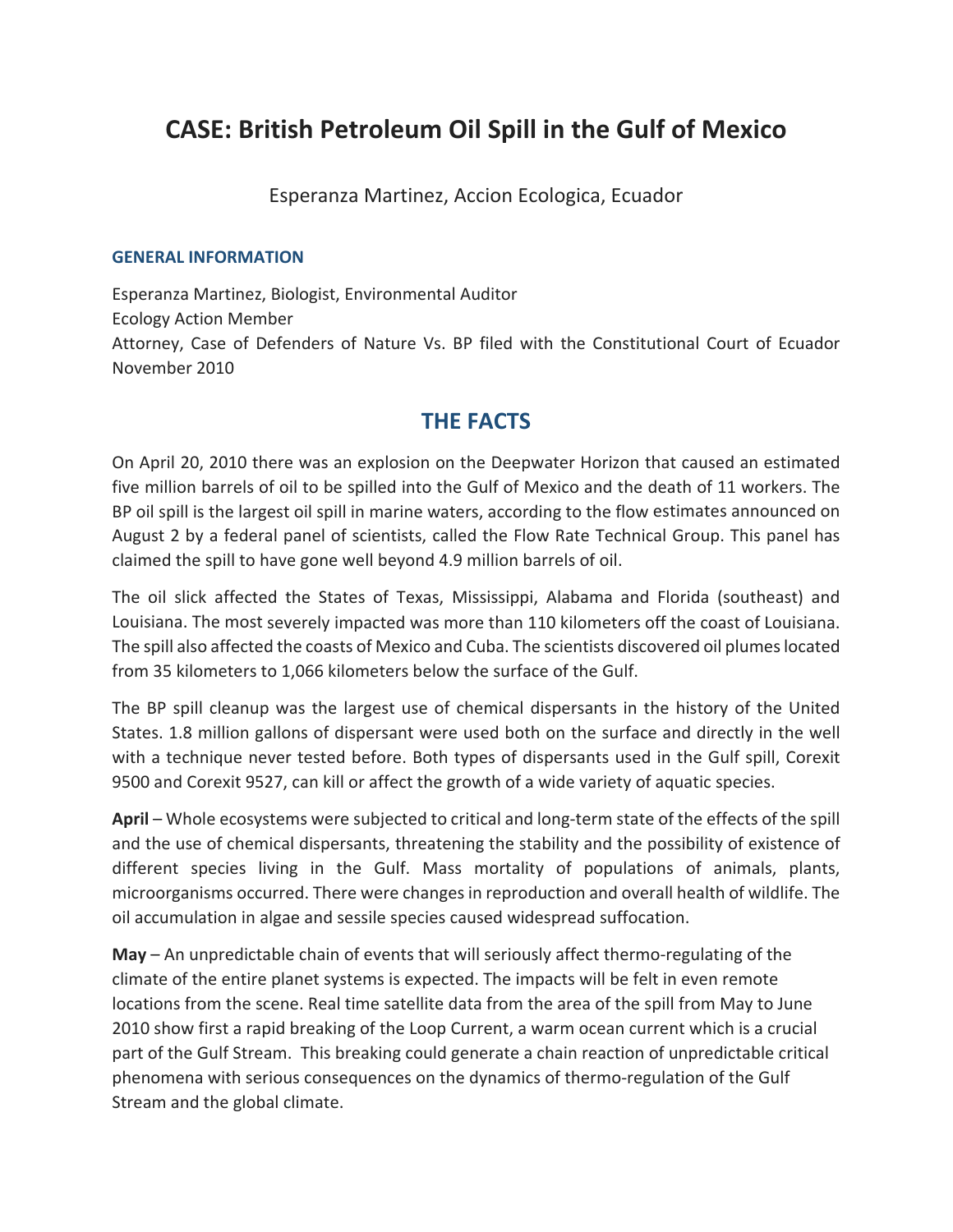# **WITNESSES**

Presented in court to represent victims and their class:

### **• The mockingbird**

Around 96 species of neo‐tropical birds (warblers, orioles, buntings, flycatchers and swallows) make a trip of 500 miles without a stop across the Gulf of Mexico. A month after the spill was the peak of their migration northward from Central and South America to breed in North America. Smoke from burning oil affected their migration, some were lost, others were killed by a poisoned air exhausted.

#### **• The bluefin tuna**

On the way to extinction, tuna travels across the Atlantic, and spawn in the Gulf of Mexico between mid‐April and mid‐June. The oil destroys their skin, causes the airway tears and causes hypothermia in the offspring, a threat to tuna that spawn between the months of April and June.

### **• Sea turtle**

The Gulf region is where they live, migrate, are done 5 of the 7 sea turtles in the world. The oil causes the interruption of the normal development of the young especially the accumulation of oil in hatcheries. Eggs and shells become thin, penetrating crude embryos and hatchlings. Numerous deformities were detected as a result of the spill. Added to this is food shortage for caves and juveniles.

#### **• The tiger shark**

The seagrass beds south of the Chandeleur Islands, which is very close to the spill area, are the spawning and nursery area for several species of sharks.

#### • **Dolphin**

Not only does the oil pose an immediate threat, the toxins released into the air a threat to marine mammals, which need to surface and breathe. Cetaceans (dolphins, whales and sperm whales) use complex communication systems for guidance and to catch food have flaws in their auditory physiology, many of them were lost in the vast sea

#### **• The brown pelican**

The brown pelican, which is the symbol of the state bird of Louisiana, had just been removed from the list of species in danger of extinction just a year before the spill. Return to their status as endangered species existence is expected.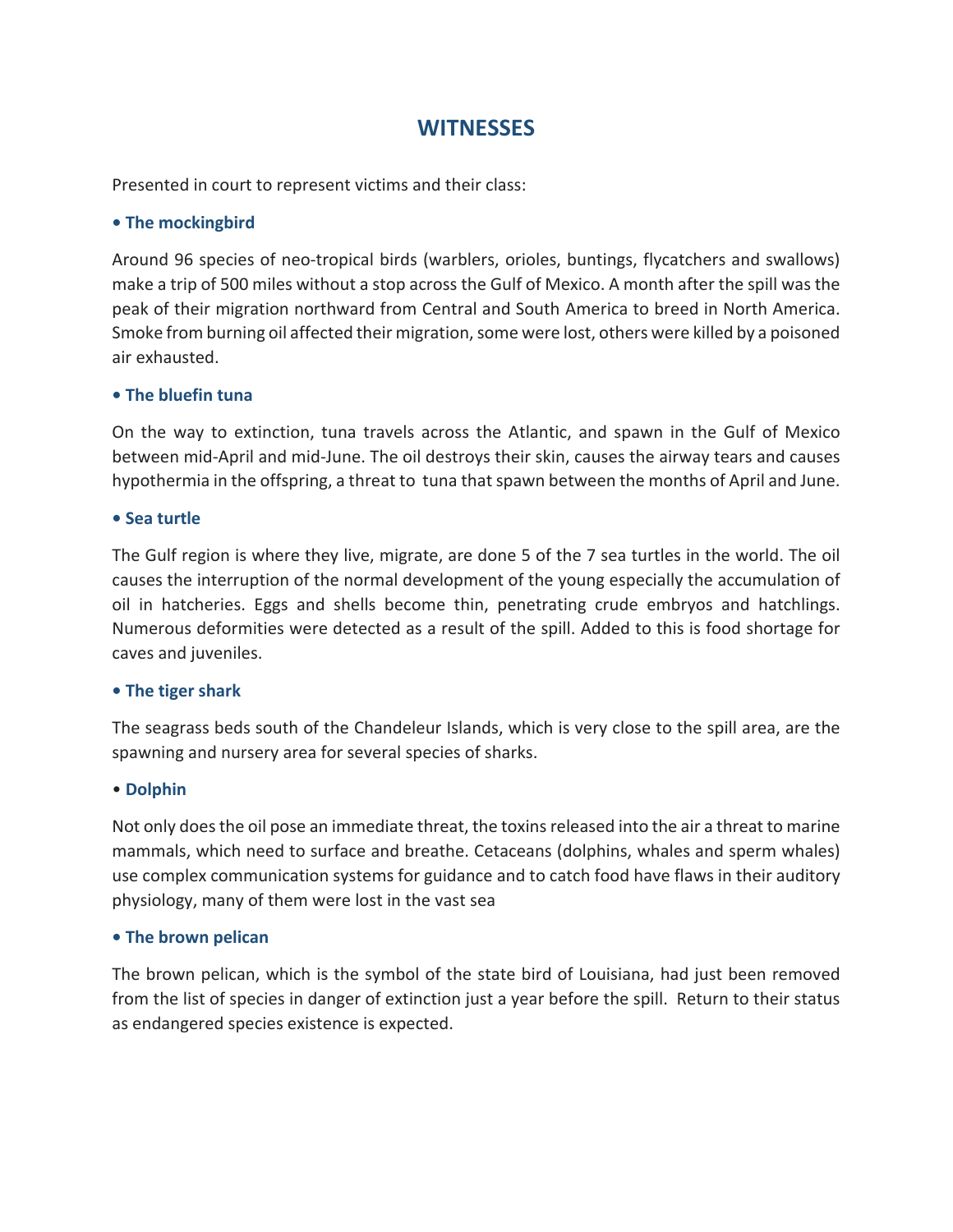#### **• Seahorses**

Seahorses live only among the seagrass in the shallow waters of the Gulf of Mexico. Already facing risk of extinction, suffered from suffocation and poisoning.

#### **• The sargazo**

Among the thousands of fish were affected by the spill. Depending on their life cycle and ecosystem some suffered more than others. Some could not migrate, died of suffocation, without food, in a toxic environment. In the rare stationary sargassum before sea teeming with marine organisms, there is little animal life.

#### **• Seagrass**

During the first three months, seagrasses became oil collection points. Some pastures were burned in an attempt to stop the oil washing on shore. Moreover, the dense clouds of oil in the water killed the seagrasses because they had no light for photosynthesis.

#### **• The mangrove**

The Mangrove ecosystems that regulate and protect the shoreline dynamics, were covered with oil. There is no known way to clean sediment contamination without destroying the forest.

#### **• Bacteria**

Propane and ethane as part of the spill emanated, was caught in the deep sea, which triggered the proliferation of bacteria that metabolize hydrocarbons. The micr ‐organisms metabolize desperate for oil depleted the oxygen in the sea.

# **RIGHTS**

Affected the following rights :

- The right to existence and the maintenance and regeneration of its vital cycles, structure, functions and evolutionary processes in the Constitution of Ecuador (art. 71)
- The right to have advocates. Any person, community, village or nationality may require the public authority to enforce the rights of nature in Ecuador 's Constitution (art. 71)
- The right to have information advocates. Universal Declaration of Human Rights (art. 19), the International Covenant on Civil and Political Rights of the United Nations (Article 19.2) and in the constitution of Ecuador (art. 18)
- The Right to Food Convention recognized biodiversity (art. 8f) which states that countries will rehabilitate and restore degraded ecosystems and promote the recovery of threatened species and the Constitution of Ecuador (art. 72)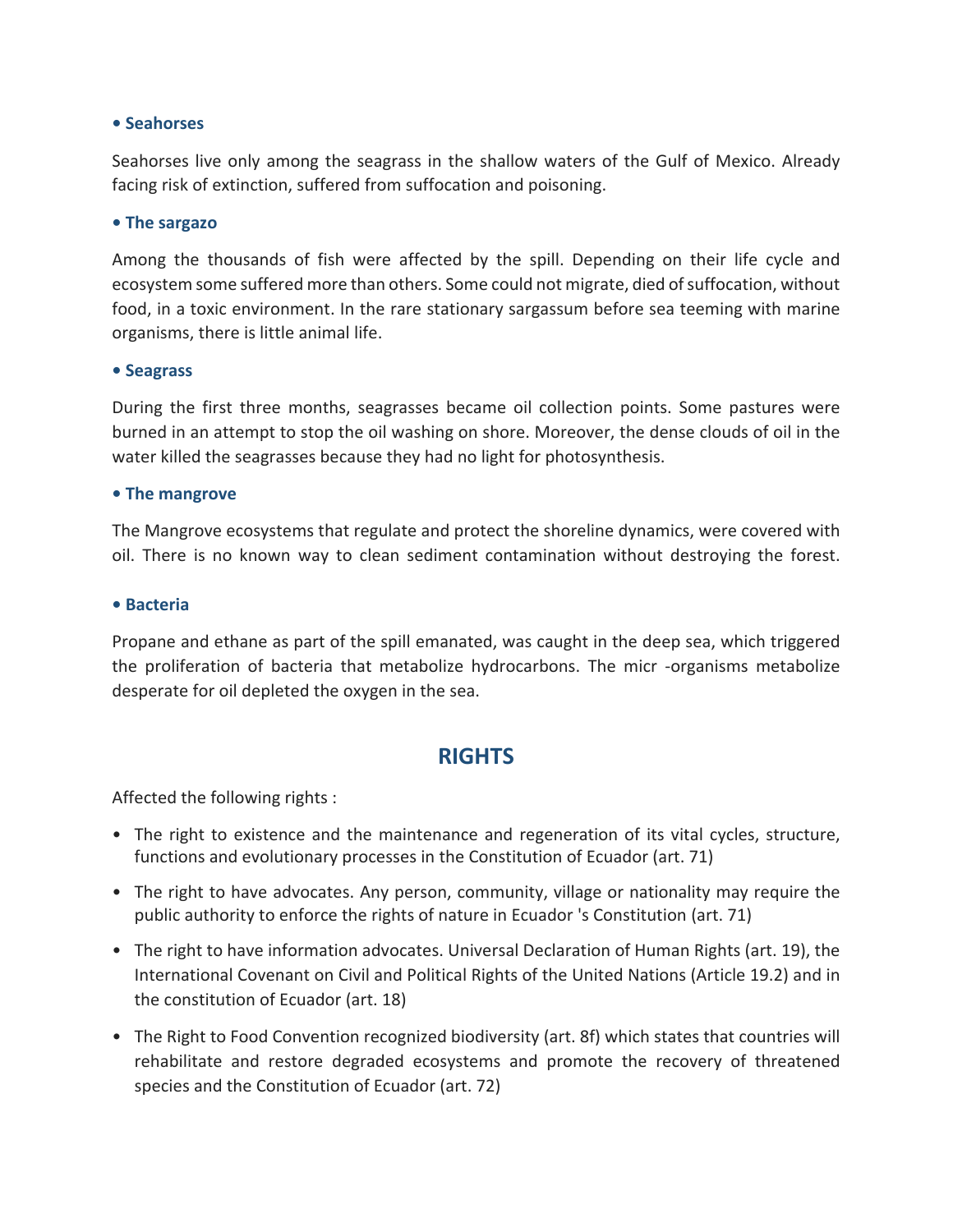• The precautionary principle widely discussed in international law. It is incorporated in the World Charter for Nature, 1982 (prin. 11.b), the Montreal Protocol on Erosion of the Ozone Layer, the Declaration of the Economic Summit of Industrialized Nations 1990 in Recommendations Beech International Law 1991 (prin. I.3d), Agenda 21, 1992 (para 35.3), the Convention on Biological Diversity 1992 (preamble), the Rio Declaration on Environment and Development of the same year (principle 15), the Framework Convention on Climate Change signed in Rio92 (art. 3.3) in 1993 Nuuk Declaration on Environment and Development in the Arctic (mainly 8) in the ministerial meeting of the Conference Bremen protection of the North Sea from 1984, among other international instruments.

# **RESPONSIBLE**

1. The BP for their irresponsible operations, deficient studies (several of which were a replica of other totally different regions) for their inability to respond, to hide information, for negligence.

2. The U.S. government for permission to tender and deliver operating permits minimizing risks and breach of warranties for nature and human communities linked to it and not to apply the precautionary principle despite the imminent risks.

# **REQUESTS**

## **• In terms of information :**

Delivery to this court to make public all the information it has on the Deep Water Horizon disaster. Including : composition, quantity, ways of applying dispersants and other products and techniques used during the emergency. pre‐disaster of reasonable doubt that the risks advised to refrain from exploring in the Deep Water Horizon was apparent events. reports on the impacts to coastal and marine ecosystems and species from the sea. list of scientific institutions and individual scientists who have been commissioned by the company to undertake study, research or technical reports related to the disaster.

Delivery all related to monitoring the spill and the impacts the evolution of information derived from spill

The display of the lobbying strategy that performed for the purpose of obtaining the operating license for the Deepwater Horizon.

#### **• In terms of repair and restoration:**

The abandonment of oil exploration in deep waters. Repair Plan effective to guarantee the rights of existence of nature, maintenance and regeneration of its vital cycles, structure, functions and